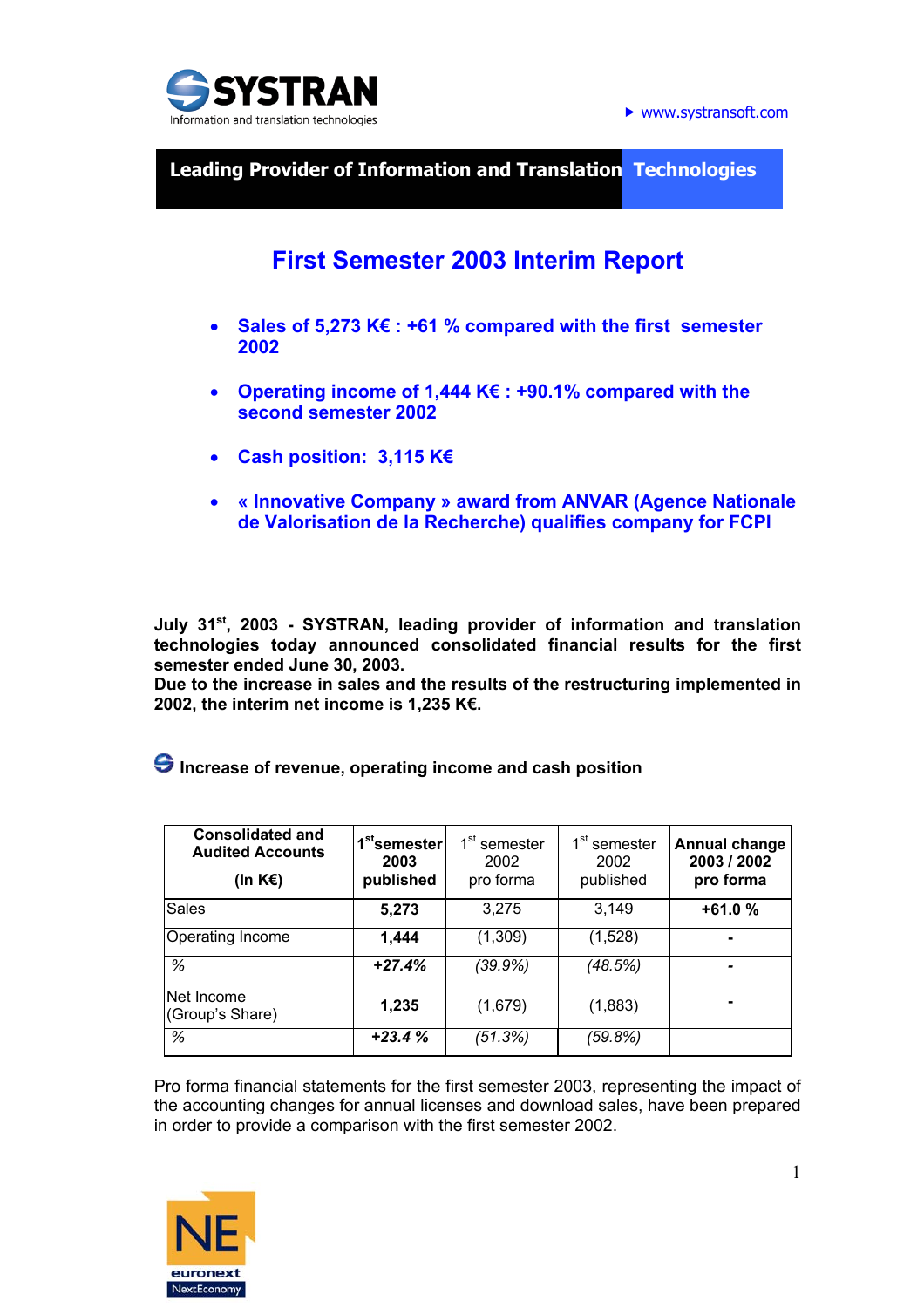Growth in sales continued for both the Software Publishing and Professional Services business units during the first semester 2003.

Revenue for the first semester 2003 amounted to 5,273 K€, reflecting a sales increase of 61%.

Operating income for the first semester 2003 amounted to +1,444 K€, resulting in operating margin of 27,4% and an increase of 90,1%, as compared with the first semester 2002 which was 760 K€ (unaudited figure).

Cash amounted to 3,115 K€ as of June 30, 2003, an increase of 1,416 K€ compared with the same reporting period in 2002.

| <b>Consolidated and Audited</b><br>Accounts (In $K \in \Sigma$ ) | 1 <sup>st</sup><br>semester<br>2003<br>published | %     | $1$ st<br>semester<br>2002<br>pro forma | %     | $4$ st<br>semester<br>2002<br>published | %     | Annual<br>change<br>2003 / 2002<br>pro forma |
|------------------------------------------------------------------|--------------------------------------------------|-------|-----------------------------------------|-------|-----------------------------------------|-------|----------------------------------------------|
| <b>Software Publishing</b>                                       | 2,591                                            | 49.1% | 1,863                                   | 56.9% | 1,737                                   | 55.2% | $+39.1%$                                     |
| Home & Small Business (HSB)                                      | 305                                              | 5.8%  | 122                                     | 3.7%  | 122                                     | 3.9%  | $+150%$                                      |
| Corporate                                                        | 974                                              | 18.5% | 842                                     | 25.7% | 623                                     | 19.8% | $+15.7%$                                     |
| <b>Resellers</b>                                                 | 686                                              | 13.0% | 540                                     | 16.5% | 540                                     | 17.1% | $+27.0\%$                                    |
| <b>Online Sales</b>                                              | 614                                              | 11.6% | 359                                     | 11.0% | 452                                     | 14.4% | $+71.0%$                                     |
| Administrations                                                  | 12 <sup>2</sup>                                  | 0.2%  |                                         |       |                                         |       | ns                                           |
| <b>Professional Services</b>                                     | 2,682                                            | 50.9% | 1,412                                   | 43.1% | 1,412                                   | 44.8% | +89.9%                                       |
| Corporate                                                        | 1,098                                            | 20.8% | 637                                     | 19.5% | 637                                     | 20.2% | $+72.4%$                                     |
| Administrations                                                  | 596                                              | 11.3% | 578                                     | 17.6% | 578                                     | 18.4% | $+3.1\%$                                     |
| Co-funded                                                        | 988                                              | 18.7% | 197                                     | 6.0%  | 197                                     | 6.3%  | $+401.5%$                                    |
| <b>Consolidated sales</b>                                        | 5,273                                            | 100 % | 3,275                                   | 100   | 3,149                                   | 100   | +61.0%                                       |

# **Revenue analysis**

#### **Increase of consolidated revenue of +61 %**

Software Publishing revenues rose 39,8%, compared with the first semester 2002, due to the increase of download sales and the resurgence of activity from resellers.

Earnings from Professional Services continue to expand as revenue increased by 89,9% compared with the same reporting period last year. Positive results are due to new orders from *Corporate* customers.



G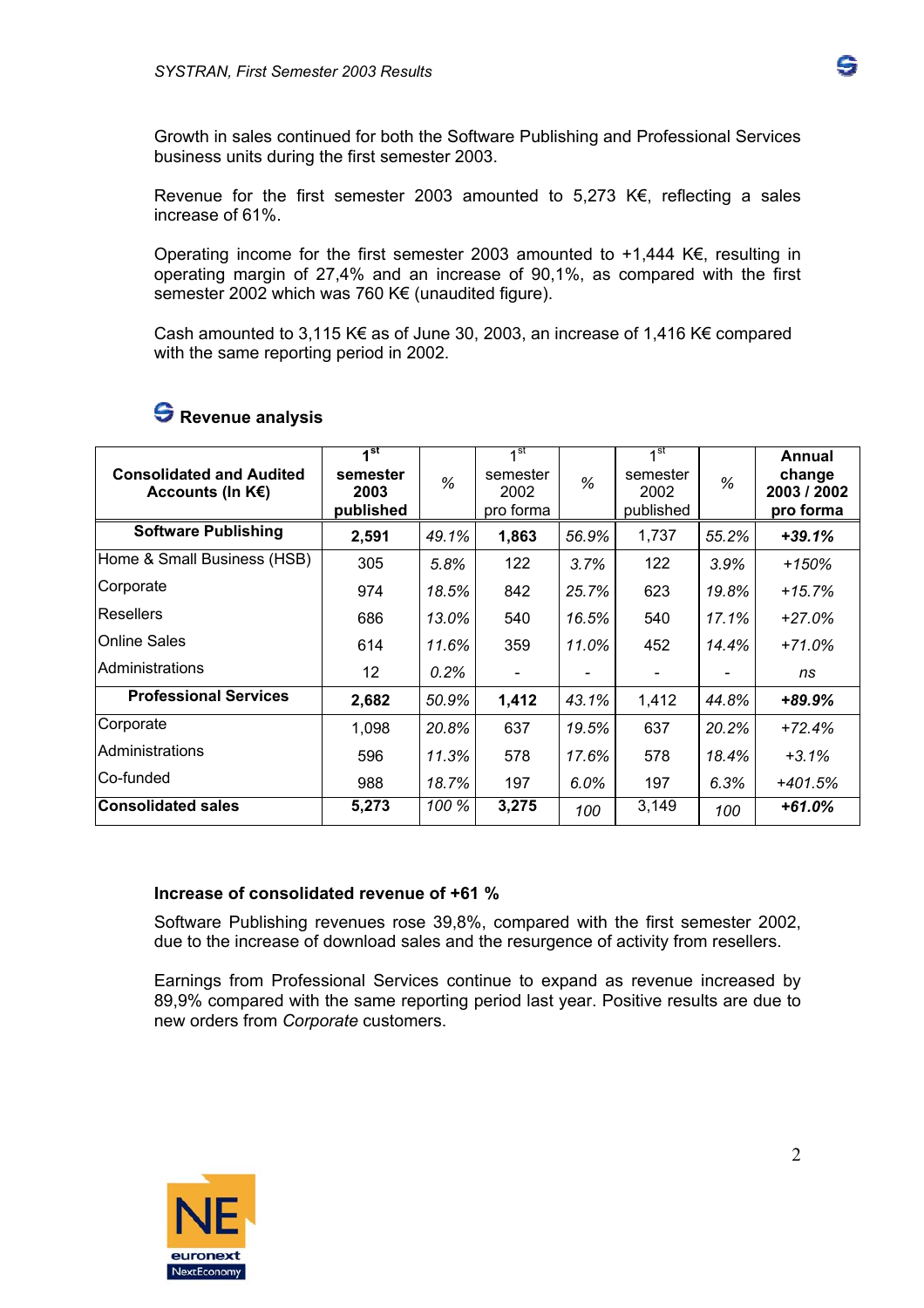

*Corporate* sales (Software licenses and Professional Services) increased by 40,1% to 2,072 K€, compared with 1,479 K€ for the first semester 2002.

### **Sales to** *Administrations* **increased by 3,1%**

Earnings from Professional Services for sales to *Administrations* increased by 3,1%, due to new orders received from the U.S. and European Adminstrations, despite the slow start of new contracts during the first semester 2003.

### *Co-funded* **sales grew 401,5%**

*Co-funded* sales increased by 401,5% to 988 K€ for the first semester 2003, compared with 197 K€ for the first semester 2002, and 791 K€ for the second semester 2002.

#### **Release of product upgrades and new language pairs**

During the first semester 2003, SYSTRAN introduced new language pairs and the upgraded version 4.0 for its *Corporate* family of products.

The next release of new products, version 5.0, is currently under development and is scheduled for released during the first quarter of 2004.

## **SYSTRAN awarded the FCPI Eligibility by ANVAR**

ANVAR (Agence Nationale de Valorisation de la Recherche) awarded SYSTRAN with the title of « Innovative Company ». This qualifies SYSTRAN for FCPI funding (Fonds Commun de Placement dans l'Innovation) – a French type of venture-fund dedicated to investement in innovative companies.

# **Outlook**

The Software Publishing business unit plans to develop *Corporate* sales as well as download and resellers' sales.

The Professional Services business unit has a significative inventory of work orders as follows: 1.2 M€ for *Corporate* customers, 1,5 M€ for *Administrations*, and 1,0 M€ for *Co-funded* contracts.



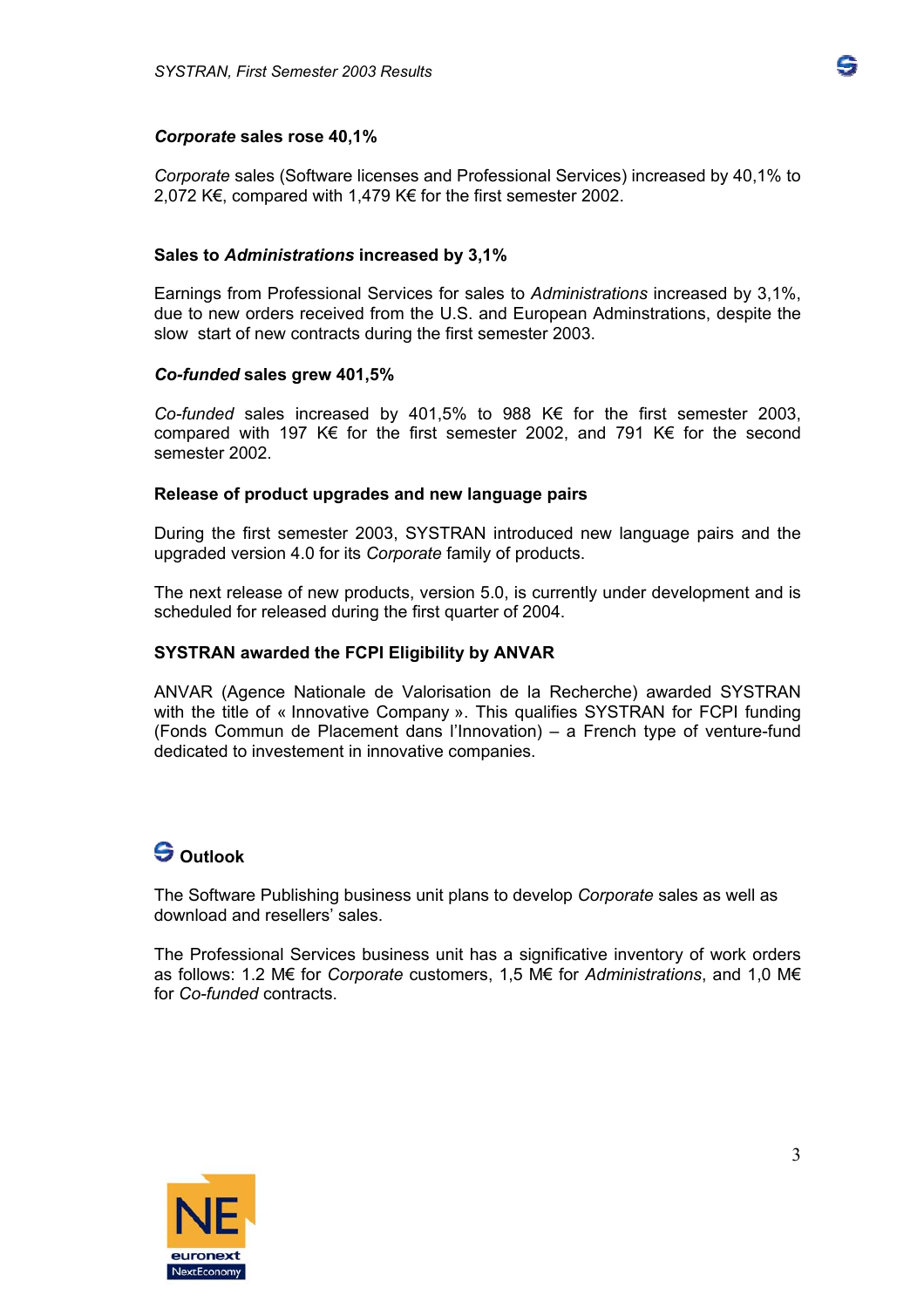#### *About SYSTRAN*

SYSTRAN is the leading provider of the world's most scalable and modular translation software. SYSTRAN's expertise spans over 30 years of building customized machine translation solutions for large corporations, ISPs, governments and public administrations through open and robust architecture.

Its core technology powers translation solutions for the Internet, PCs and network infrastructures that facilitate communication in 36 language pairs and 20 specialized domains. SYSTRAN's technology is developed under Linux and runs on all Unix platforms, MacOS X and MS Windows.

SYSTRAN is headquartered in France and has a subsidiary in California, USA.

SYSTRAN (Bloomberg: SYST NM, Reuters: SYTN.LN, Code ISIN FR0004109197) is listed on Euronext Paris, *Nouveau Marché*, and is member of Euronext's Next Economy segment.

#### *Contact*

Dimitris SABATAKAKIS, Chairman & CEO Téléphone: 33 (0)1 39 34 97 97 Fax: 33 (0)1 39 89 49 34 sabatakakis@systran.fr

Revenue for the third quarter 2003 ending on September 30, 2003 will be announced on October 31<sup>st</sup>, 2003.

This Press Release is available for download at: www.systransoft.com/Investors/Press.html



4